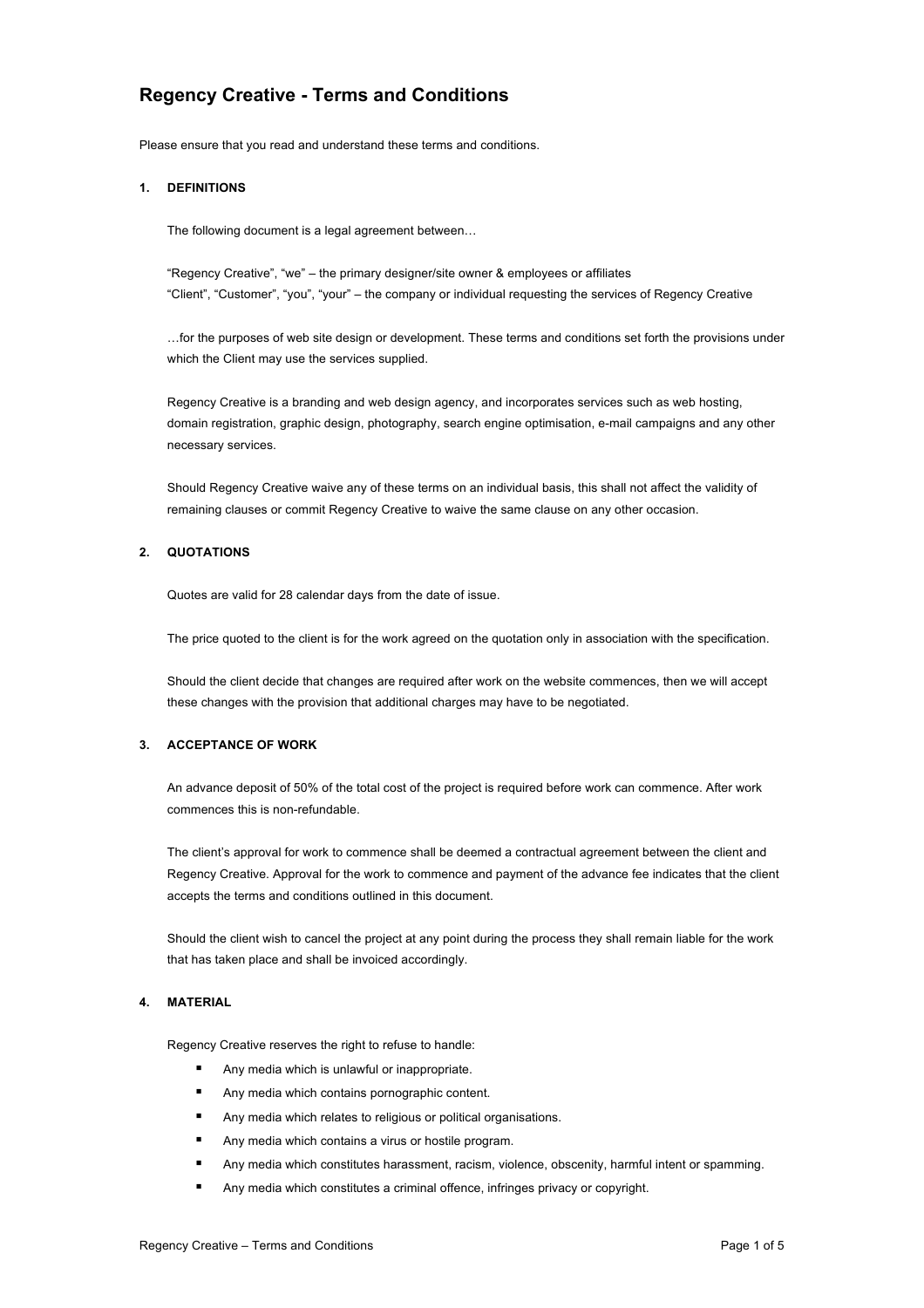# **5. COPYRIGHT AND COMPLIANCE**

- **5.1** Regency Creative will hold intellectual copyright of any material, including any source code and original images created for the client until payment of the final invoice. At this time all intellectual copyright is transferred to the client. We may use design concepts in future marketing materials.
- **5.2** In situations where the client provides images, text, animations or any other content for their website they are legally responsible for ensuring that this material does not infringe any copyright. Certain images provided by Regency Creative in the construction of the website may have been purchased under licence from stock image suppliers. These images are generally only licensed for use on a single website and may not be used in publicity material. The website owner is legally responsible for ensuring that this does not happen. If you wish to use any images from the site for other purposes please contact us for clarification.
- **5.3** Regency Creative cannot be held responsible for any websites failing to comply to the ICO EU cookie law and GDPR regulations.

## **6. DESIGN SPECIFICATIONS**

- **6.1** Regency Creative makes every effort to design pages which display acceptably in the most popular current browsers, but cannot accept responsibility for pages which do not display acceptably in new versions of browsers released after pages have been designed.
- **6.2** Regency Creative is not responsible for the client's on-going web site promotion. Should the client require the site to be promoted on an ongoing basis a separate contract must be agreed. The order in which websites are ranked in the natural search results is controlled by the search engines. While we can optimise your site, we are unable to make any guarantees about the success of any search engine optimisation.

# **7. PAYMENT**

**7.1** Payment from the client must be paid in one of the following ways:

## **7.1.1 Bank Transfer**

The client can find the bank details to make a transfer on their invoice.

## **7.1.2 PayPal**

In some cases the client can pay their invoice via PayPal by using the 'Pay Now' link on their invoice.

- **7.2** For some services customers can choose to pay monthly, quarterly or annually where offered. Customers who choose to pay monthly or quarterly are bound to complete the 12 month contract where applicable (for example web hosting services).
- **7.3** Payment of any balance will be due within 28 calendar days of invoice issue date. Full publication of the website will only take place only after full payment has been received. You will receive automated reminder emails and in some cases a phone call to remind them of such payments if they are not received when due.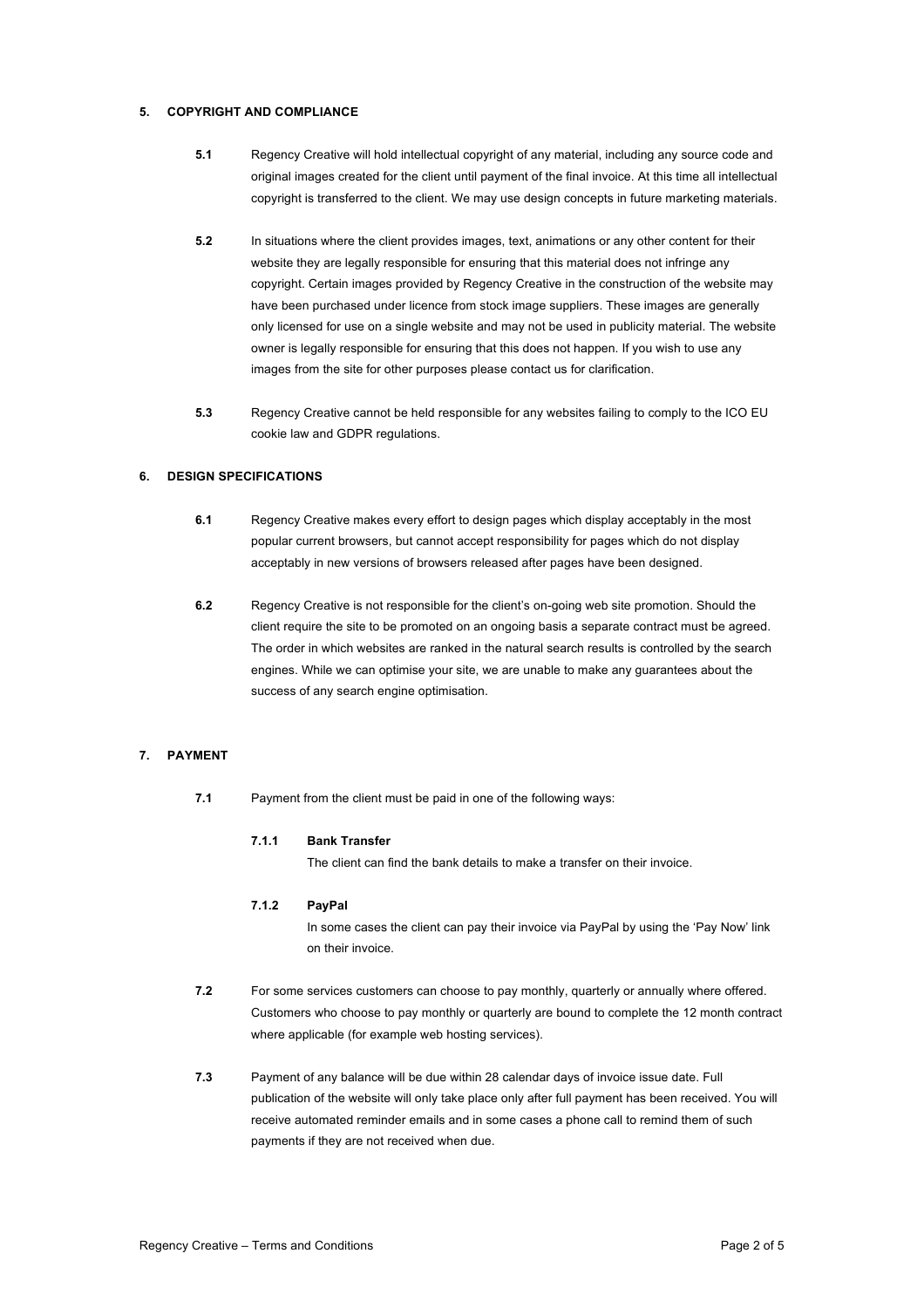- **7.4** If the above term is not met you will be issued with a final reminder. Any content on the website may be removed if payment is not received within 28 calendar days of invoice issue date. When this incurs a restoration charge to have the site restored.
- **7.5** Accounts that have not been settled within 14 days of our final reminder will incur a late payment charge of 10% of the amount outstanding by the client. You will also be charged statutory interest of 8% above the reference rate (fixed for the six month period within which date the invoices became overdue) pursuant to the late payment legislation.

### **8. FUTURE SUPPORT**

The website is provided to and accepted by the client as a fully functioning, completed work; when the final payment is settled. Regency Creative will continue to provide a further 28 days of edits and after this time is not responsible for future support. This support can normally be provided upon request and for an agreed fee; charged in increments of 1 hour. No guarantee of future support is given unless an ongoing support package is negotiated.

Regency Creative cannot be held responsible for problems that develop on completed sites as a result of illegal activity such as hacks.

# **9. COMPLIANCE WITH ECOMMERCE, ACCESSIBILITY AND OTHER REGULATIONS**

We design websites in accordance with your specification. It is your responsibility to ensure that the website and its content comply with standing regulations. We cannot accept responsibility for any failure to comply with regulations related to accessibility, selling online or those related to a specific business or trade. We can research this on the client's behalf upon request, but in any business where complex compliance issues exist we recommend that the client takes legal advice from their company lawyer.

## **10. WEBSITE HOSTING AND EMAILS**

- **10.1** We make no representation and give no warranty as to the accuracy or quality of information received by any person via the server and we shall have no liability for any loss or damage to any data stored on the server. We take regular backups of our server but you shall effect and maintain adequate insurance cover in respect of any loss or damage to data stored on the server.
- **10.2** You represent, undertake and warrant to us that you will use the website allocated to you only for lawful purposes. In particular, you represent, warrant and undertake to us that you will not use the server in any manner which infringes any law or regulation or which infringes the rights of any third party, nor will you authorise or permit any other person to do so. You will not post, link to or transmit:
	- any material which is unlawful, threatening, abusive, malicious, defamatory, obscene, blasphemous, profane or otherwise objectionable in any way.
	- any pornographic material and nude images (apart from those for education and health purposes)
	- any material containing a virus or other hostile computer program.
	- any material which constitutes, or encourages the commission of, a criminal offence or which infringes any patent, trade mark, design right, copyright or any other intellectual property right or similar rights of any person which may subsist under the laws of any jurisdiction.
	- anything that breaches UK law.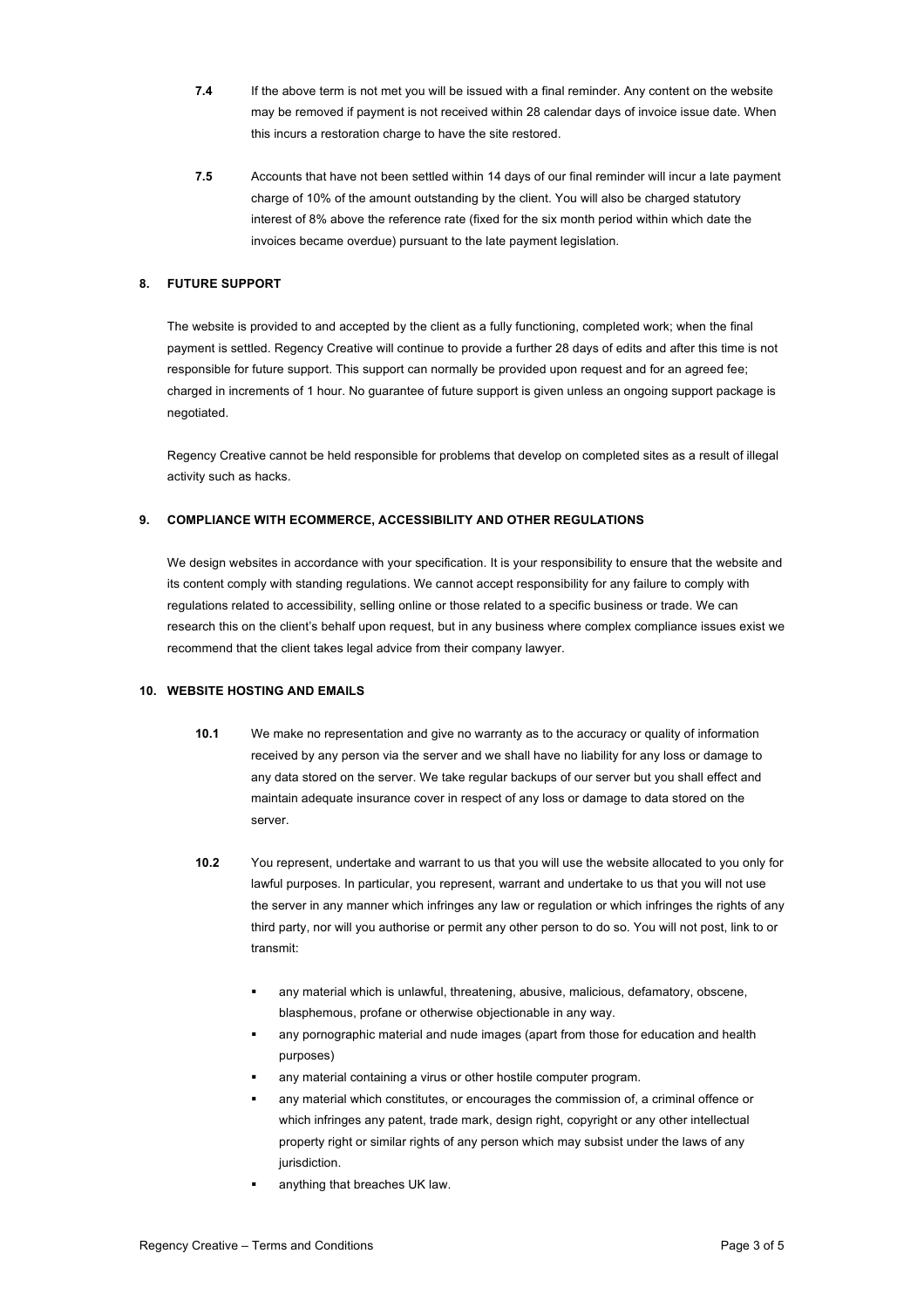If such information is found Regency Creative will suspend the customer's account immediately.

- **10.3** You will not send bulk email whether opt-in or otherwise from our network. Nor will you promote a site hosted on our network using bulk email. Spamming is strictly prohibited. Regency Creative reserves the right to block the email address sending any unsolicited email.
- **10.4** You will not employ programs which consume excessive system resources, including but not limited to processor cycles and memory. We reserve the right to remove any material which we deem inappropriate from your web site without notice. We do not host Warez or illegal MP3 content.
- **10.5** If you exceed your hosting package allowance you will automatically be moved onto a hosting package that is more suitable for you on your next renewal date.
- **10.6** You shall keep secure any identification, password and other confidential information relating to your account and shall notify us immediately of any known or suspected unauthorised use of your account or breach of security, including loss, theft or unauthorised disclosure of your password or other security information.
- **10.7** You shall observe the procedures which we may from time to time prescribe and shall make no use of the server which is detrimental to our other customers. You shall procure that all mail is sent in accordance with applicable legislation (including data protection legislation) and in a secure manner.
- **10.8** While we will use every reasonable endeavour to ensure the integrity and security of the server, we do not guarantee that the server will be free from unauthorised users or hackers and we shall be under no liability for non-receipt or misrouting of email or for any other failure of email. We shall use our reasonable endeavours to make available to you at all times the server and the services but we shall not, in any event, be liable for interruptions of service or down-time of the server.

#### **11. DOMAIN REGISTRATION SERVICES**

- **11.1** Regency Creative registers the domains with the relevant Naming Authority under the details that the client provides. Once the domain name has been accepted by Regency Creative and ordered by the client, it is the property of the client for the requested year(s).
- **11.2** The customer shall maintain all the future registration and renewal payments for their domain name(s) until a cancellation request is made in written form 28 days prior to the renewal date. If a cancellation request is made less than 28 days prior to the renewal date the full registration amount will be charged.
- **11.3** Regency Creative uses Tucows to register all domain names. Customers are bound by the terms and conditions page available on the international registrar Tucows.

#### **12. PRIVACY POLICY**

**12.1** Regency Creative keeps the private data of customers confidential. We will only use that information in accordance with GDPR. The information from customers is required to process the order and to provide the best possible service. We are committed to protecting your privacy.